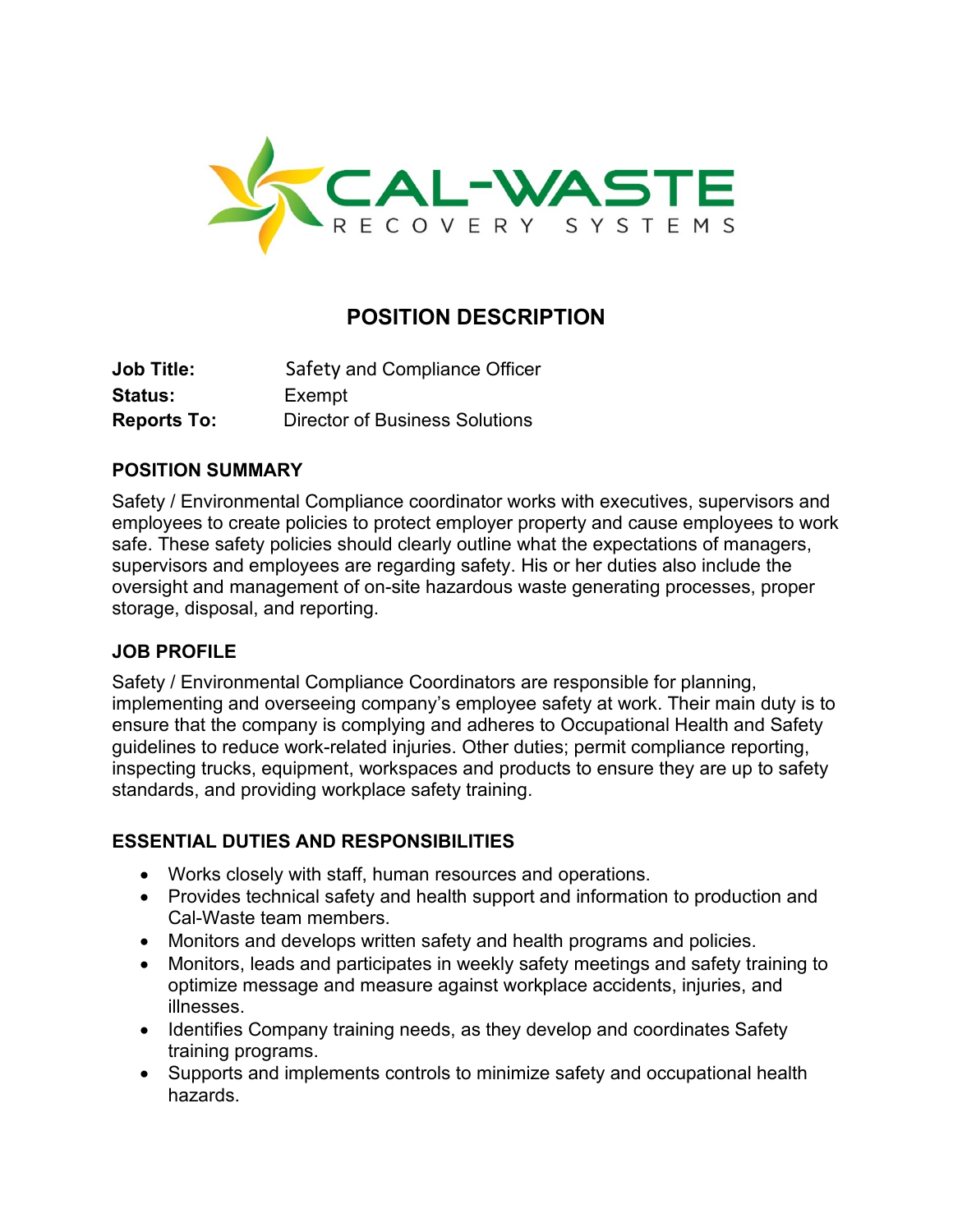- Reviews injury / illness and non-injury incident investigation reports and follows up if necessary.
- Monitors lost-time injuries / illnesses and workers compensation claims.
- Maintains and develops safety library (e.g., videos, regulations, reference manuals).
- Review's Plant safety committee minutes, safety inspection reports and follows up as necessary.
- Assists as necessary in implementation of a hazardous communication program and preparation of reports.
- Understands federal and state occupational safety and health regulations and monitors regulatory changes as they occur.
- Audits Safety methods and practices of Cal-Waste employees in their operational areas.
- Supports employees by promoting safety and health awareness through internal company memoranda, newsletters and specific training programs.
- Ability to conduct a "Root Cause" analysis.
- Acts appropriately in emergencies.
- Interpret and effectively communicate technical documents such as Job Safety Analysis to workers, visitors and any other appropriate personnel.
- Develop and maintain new employee safety training programs that include all safety topics for the position hired for; train to perform and/or perform newemployee safety orientation using this new-employee orientation prior to their initial commencement of work.
- Supports Good Earth Farms with employee safety training, compliance with Chemical Reporting, Licensed Applicator and Licensed Buyer requirements.
- Other duties as assigned.

# **QUALIFICATIONS, KNOWLEDGE, SKILLS**

- Demonstrates broad knowledge of state and federal safety guidelines for the workplace.
- Exhibits knowledge of appropriate emergency protocols.
- Demonstrates familiarity with job site machinery and work processes.
- Possesses strong leadership skills.
- Communicates clearly and effectively.
- Pays close attention to detail.
- Exhibits strong organizational skills.
- Demonstrates a calm and cool head in the event of an emergency.
- Self-motivated, work in a team environment, and maintain good working relationships with customers, managers, supervisors and team members.
- Is consistently at work and on time.
- Be flexible and positive in busy office and field environments.
- Works well with the team.
- Ability to effectively train others